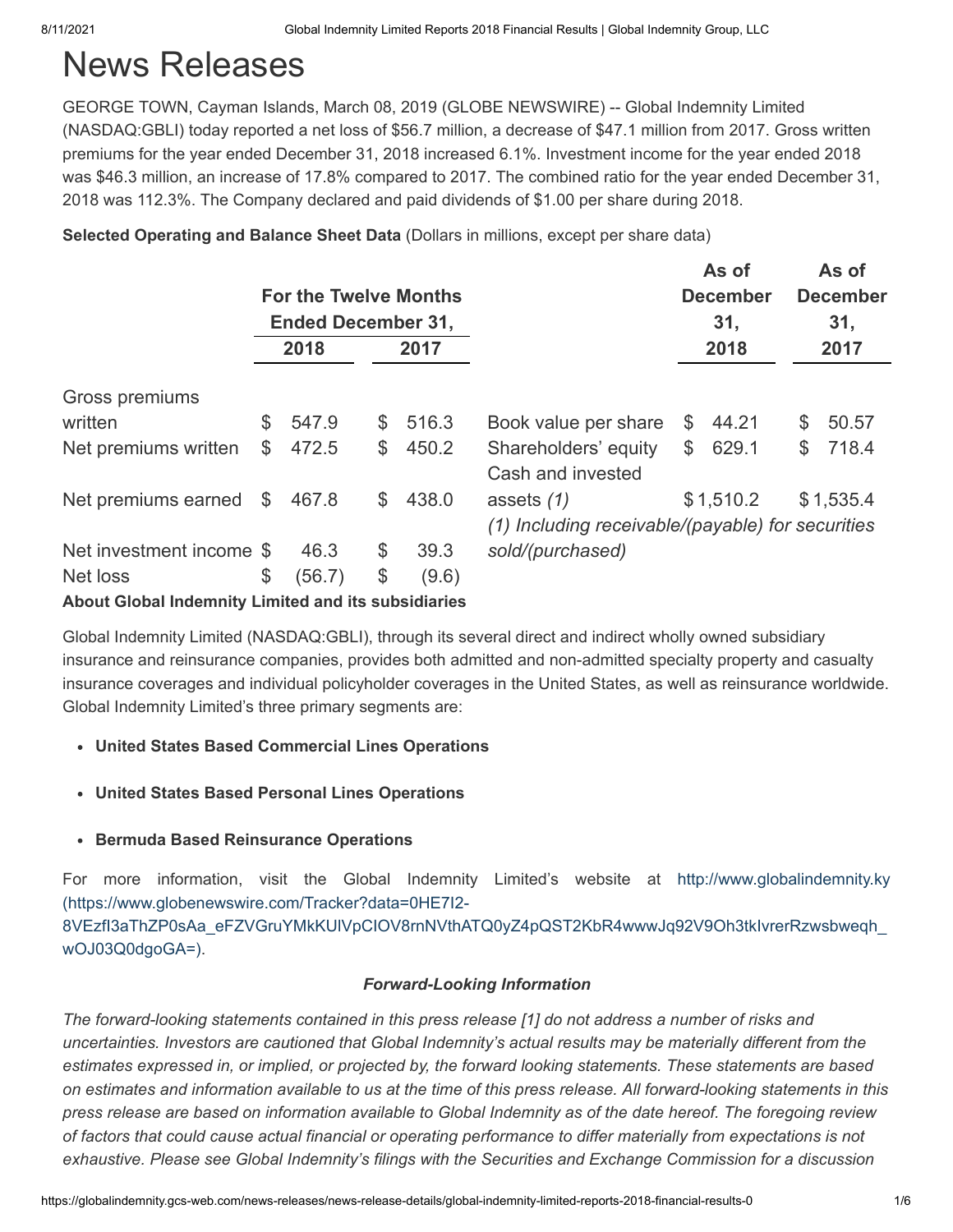8/11/2021 Global Indemnity Limited Reports 2018 Financial Results | Global Indemnity Group, LLC

*of risks and uncertainties which could impact the company and for a more detailed explication regarding forwardlooking statements. Global Indemnity does not assume any obligation to update the forward-looking statements provided to reflect events that occur or circumstances that exist after the date on which they were made.*

[1] *Disseminated pursuant to the "safe harbor" provisions of Section 21E of the Security Exchange Act of 1934.*

### **Global Indemnity Limited's Combined Ratio for the Twelve Months Ended December 31, 2018 and 2017**

The combined ratio was 112.3% for the twelve months ended December 31, 2018 compared to 103.4% for the twelve months ended December 31, 2017. Excluding hurricane Michael and the California wildfires, the combined ratio would have been 99.3%.

Calendar year results for the twelve months ended December 31, 2018 include \$28.8 million in favorable development, which was driven by lower than expected claims severity experienced across multiple prior accident years within Commercial Lines and Personal Lines as well as a reduction related to the Company's property treaties for multiple prior accident years within the Reinsurance Operations.

## **Global Indemnity Limited's Gross and Net Premiums Written Results by Segment for the Twelve Months Ended December 31, 2018 and 2017**

|                                    | <b>Twelve Months Ended December 31,</b> |                               |                             |               |  |  |
|------------------------------------|-----------------------------------------|-------------------------------|-----------------------------|---------------|--|--|
|                                    |                                         | <b>Gross Premiums Written</b> | <b>Net Premiums Written</b> |               |  |  |
|                                    | 2018                                    | 2017                          | 2018                        | 2017          |  |  |
| <b>Commercial Lines Operations</b> | 249,931<br>\$                           | \$212,471                     | 226,820<br>\$               | 186,322<br>\$ |  |  |
| <b>Personal Lines Operations</b>   | 250,957                                 | 250,044                       | 196,952                     | 208,776       |  |  |
| <b>Reinsurance Operations</b>      | 48,043                                  | 53,887                        | 48,033                      | 53,933        |  |  |
| <b>Runoff</b>                      | 1,028                                   | 1,270                         | 742                         | 1,149         |  |  |
| <b>Fronted Business</b>            | (2,062)                                 | (1, 338)                      | ۰                           |               |  |  |
| Total                              | 547,897                                 | 516,334<br>\$.                | 472,547<br>\$.              | 450,180       |  |  |

**Commercial Lines Operations:** Gross premiums written and net premiums written increased 17.6% and 21.7%, respectively, for the twelve months ended December 31, 2018 as compared to the same period in 2017. This increase is driven by rate increases and new products.

**Personal Lines Operations:** Gross premiums written increased by 0.4% and net premiums written decreased by 5.7% for the twelve months ended December 31, 2018 as compared to the same period in 2017.

**Reinsurance Operations:** Gross premiums written and net premiums written decreased 10.8% and 10.9% for the twelve months ended December 31, 2018, respectively, as compared to the same period in 2017 due primarily to the non-renewal of a treaty offset in part by growth in other treaties.

Note: Tables Follow

#### **GLOBAL INDEMNITY LIMITED CONSOLIDATED STATEMENTS OF OPERATIONS**

(Dollars and shares in thousands, except per share data)

|                        |  | <b>For the Twelve Months</b><br><b>Ended December 31,</b> |  |         |  |  |
|------------------------|--|-----------------------------------------------------------|--|---------|--|--|
|                        |  |                                                           |  |         |  |  |
|                        |  | 2018                                                      |  | 2017    |  |  |
| Gross premiums written |  | 547,897                                                   |  | 516,334 |  |  |
| Net premiums written   |  | 472,547                                                   |  | 450,180 |  |  |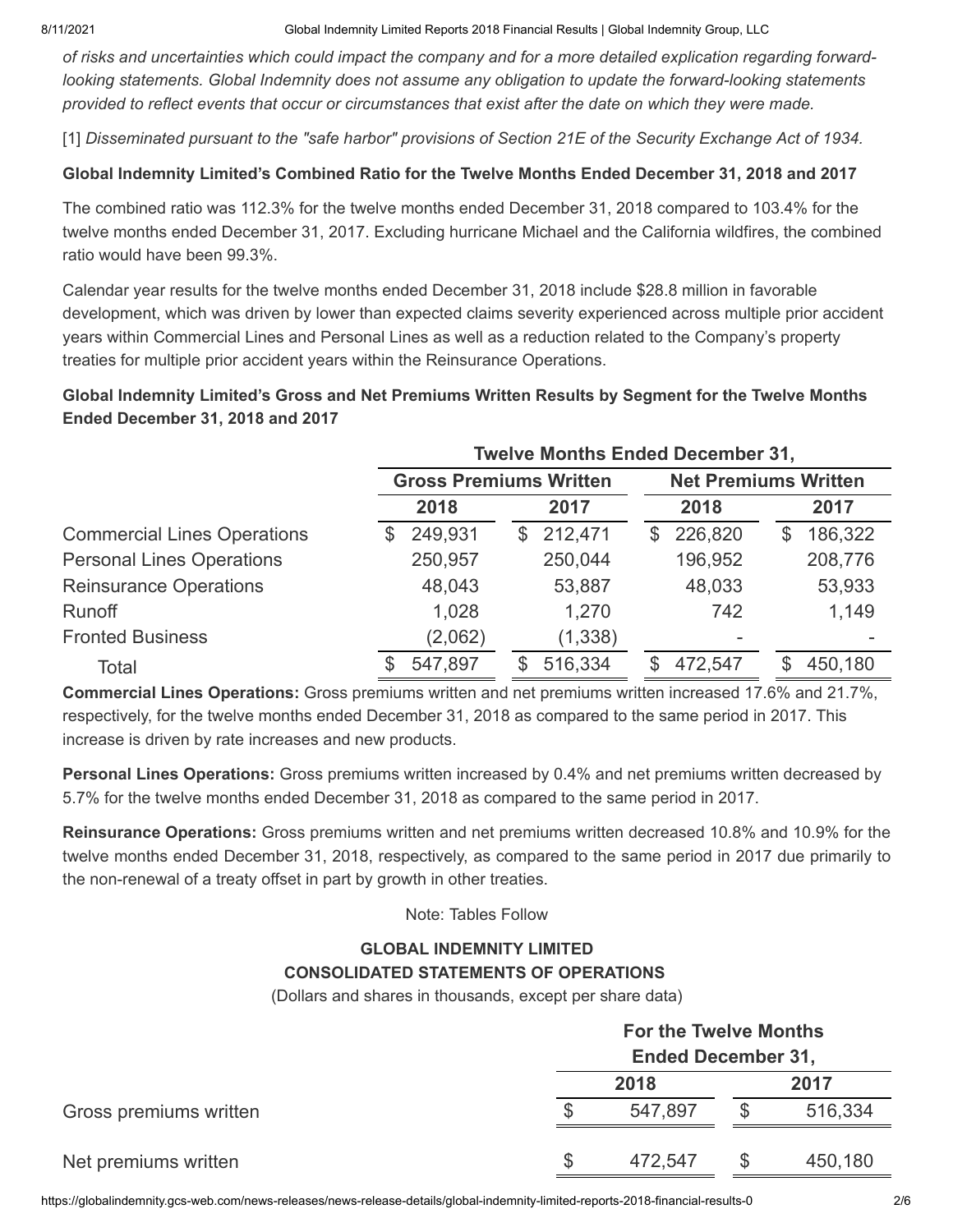| Net premiums earned                               | $\mathcal{L}$ | 467,775   | $\mathcal{L}$ | 438,034   |
|---------------------------------------------------|---------------|-----------|---------------|-----------|
| Net investment income                             |               | 46,342    |               | 39,323    |
| Net realized investment gains (losses)            |               | (16, 907) |               | 1,576     |
| Other income                                      |               | 1,728     |               | 6,582     |
| <b>Total revenues</b>                             |               | 498,938   |               | 485,515   |
| Net losses and loss adjustment expenses           |               | 334,625   |               | 269,212   |
| Acquisition costs and other underwriting expenses |               | 190,778   |               | 183,733   |
| Corporate and other operating expenses            |               | 29,766    |               | 25,714    |
| Interest expense                                  |               | 19,694    |               | 16,906    |
| Loss before income taxes                          |               | (75, 925) |               | (10, 050) |
| Income tax benefit                                |               | (19, 229) |               | (499)     |
| <b>Net loss</b>                                   | \$            | (56, 696) | \$            | (9, 551)  |
| Weighted average shares outstanding-basic         |               | 14,089    |               | 17,309    |
| Weighted average shares outstanding-diluted       |               | 14,089    |               | 17,309    |
| Net loss per share - basic                        |               | (4.02)    | \$            | (0.55)    |
| Net loss per share - diluted                      |               | (4.02)    | \$            | (0.55)    |
| <b>Combined ratio analysis: (1)</b>               |               |           |               |           |
| Loss ratio                                        |               | 71.5%     |               | 61.5%     |
| Expense ratio                                     |               | 40.8%     |               | 41.9%     |
| <b>Combined ratio</b>                             |               | 112.3%    |               | 103.4%    |

*(1) The loss ratio, expense ratio and combined ratio are GAAP financial measures that are generally viewed in the insurance industry as indicators of underwriting profitability. The loss ratio is the ratio of net losses and loss adjustment expenses to net premiums earned. The expense ratio is the ratio of acquisition costs and other underwriting expenses to net premiums earned. The combined ratio is the sum of the loss and expense ratios.*

# **GLOBAL INDEMNITY LIMITED CONSOLIDATED BALANCE SHEETS**

(Dollars in thousands)

|                                                                                                                            | December 31,    | December 31, |           |  |
|----------------------------------------------------------------------------------------------------------------------------|-----------------|--------------|-----------|--|
| <b>ASSETS</b>                                                                                                              | 2018            | 2017         |           |  |
| <b>Fixed Maturities:</b><br>Available for sale securities, at fair value<br>(amortized cost: 2018 - \$1,257,830 and 2017 - |                 |              |           |  |
| \$1,243,144)                                                                                                               | \$<br>1,235,155 | \$           | 1,241,437 |  |
| Equity securities, at fair value                                                                                           | 124,747         |              | 140,229   |  |
| Other invested assets                                                                                                      | 50,753          |              | 77,820    |  |
| <b>Total investments</b>                                                                                                   | 1,410,655       |              | 1,459,486 |  |
| Cash and cash equivalents                                                                                                  | 99,497          |              | 74,414    |  |

https://globalindemnity.gcs-web.com/news-releases/news-release-details/global-indemnity-limited-reports-2018-financial-results-0 3/6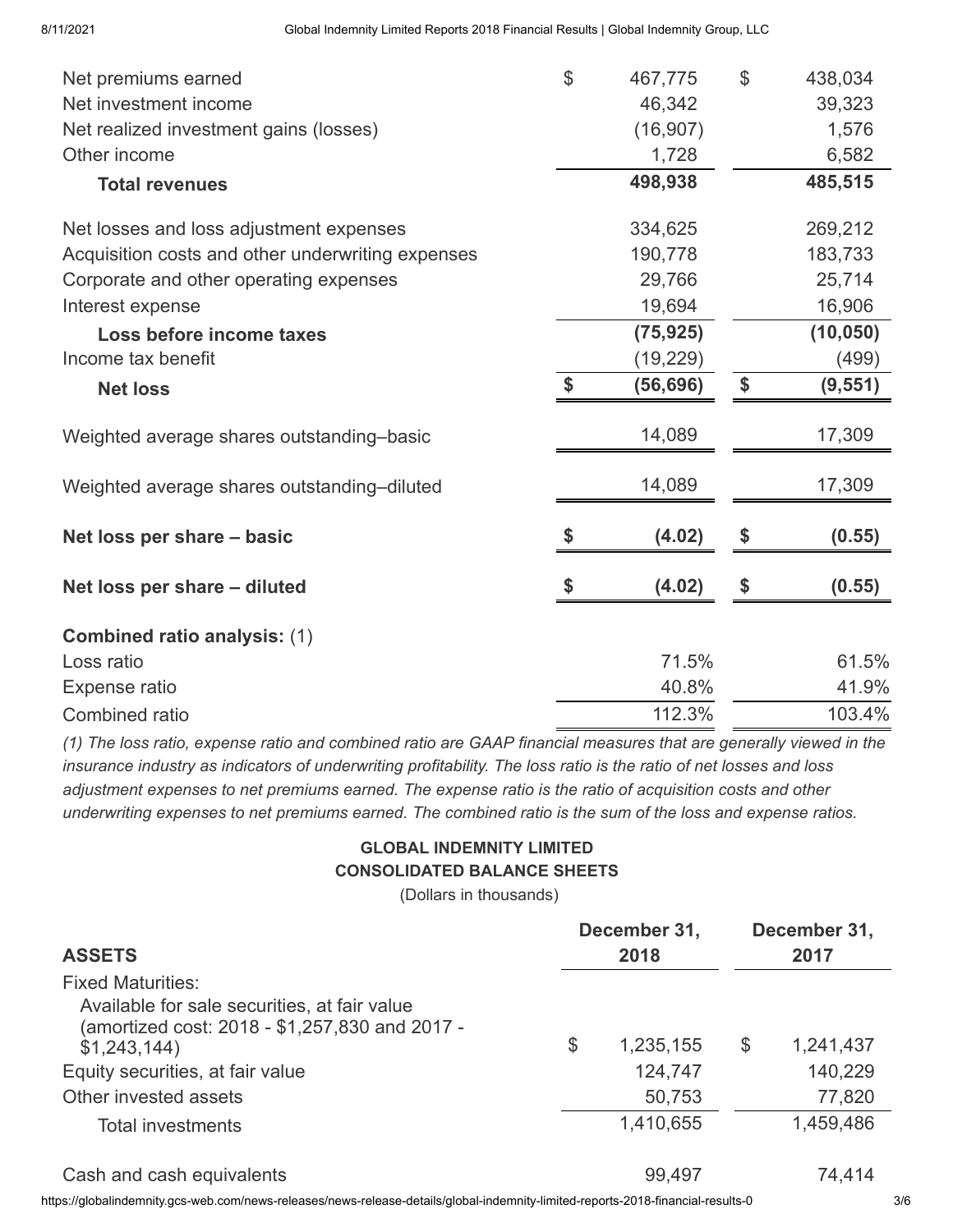| 8/11/2021                      | Global Indemnity Limited Reports 2018 Financial Results   Global Indemnity Group, LLC |       |           |                 |
|--------------------------------|---------------------------------------------------------------------------------------|-------|-----------|-----------------|
| Premiums receivable, net       |                                                                                       |       | 87,679    | 84,386          |
| Reinsurance receivables, net   |                                                                                       |       | 114,418   | 105,060         |
| Funds held by ceding insurers  |                                                                                       |       | 49,206    | 45,300          |
|                                | Federal income taxes receivable                                                       |       | 10,866    | 10,332          |
| Receivable for securities sold |                                                                                       |       | 15        | 1,543           |
| Deferred federal income taxes  |                                                                                       |       | 48,589    | 26,196          |
| Deferred acquisition costs     |                                                                                       |       | 61,676    | 61,647          |
| Intangible assets              |                                                                                       |       | 22,020    | 22,549          |
| Goodwill                       |                                                                                       |       | 6,521     | 6,521           |
| Prepaid reinsurance premiums   |                                                                                       |       | 20,594    | 28,851          |
| Other assets                   |                                                                                       |       | 28,530    | 75,384          |
| <b>Total assets</b>            |                                                                                       | $\$\$ | 1,960,266 | \$<br>2,001,669 |
|                                | <b>LIABILITIES AND SHAREHOLDERS' EQUITY</b>                                           |       |           |                 |
| <b>Liabilities:</b>            |                                                                                       |       |           |                 |
|                                | Unpaid losses and loss adjustment expenses                                            | \$    | 680,031   | \$<br>634,664   |
| Unearned premiums              |                                                                                       |       | 281,912   | 285,397         |
| Ceded balances payable         |                                                                                       |       | 14,994    | 10,851          |
| <b>Contingent commissions</b>  |                                                                                       |       | 10,636    | 7,984           |
| Debt                           |                                                                                       |       | 288,565   | 294,713         |
| <b>Other liabilities</b>       |                                                                                       |       | 55,069    | 49,666          |
| <b>Total liabilities</b>       |                                                                                       |       | 1,331,207 | 1,283,275       |
| <b>Shareholders' equity:</b>   |                                                                                       |       |           |                 |
|                                | Ordinary shares, \$0.0001 par value, 900,000,000 ordinary                             |       |           |                 |
|                                | shares authorized; A ordinary shares issued: 10,171,954                               |       |           |                 |
|                                | and 10,102,927 respectively; A ordinary shares                                        |       |           |                 |
|                                | outstanding: 10,095,312 and 10,073,376 respectively; B                                |       |           |                 |
|                                | ordinary shares issued and outstanding: 4,133,366 and                                 |       |           |                 |
| 4,133,366, respectively        |                                                                                       |       | 2         | 2               |
| Additional paid-in capital     |                                                                                       |       | 438,182   | 434,730         |
|                                | Accumulated other comprehensive income, net of taxes                                  |       | (21, 231) | 8,983           |
| Retained earnings              |                                                                                       |       | 215,132   | 275,838         |
|                                | A ordinary shares in treasury, at cost: 76,642 and 29,551                             |       |           |                 |
| shares, respectively           |                                                                                       |       | (3,026)   | (1, 159)        |
| Total shareholders' equity     |                                                                                       |       | 629,059   | 718,394         |
|                                | Total liabilities and shareholders' equity                                            |       | 1,960,266 | \$<br>2,001,669 |
|                                | <b>GLOBAL INDEMNITY LIMITED</b>                                                       |       |           |                 |
|                                | <b>SELECTED INVESTMENT DATA</b>                                                       |       |           |                 |

(Dollars in millions)

**Market Value as of December 31, December 31,**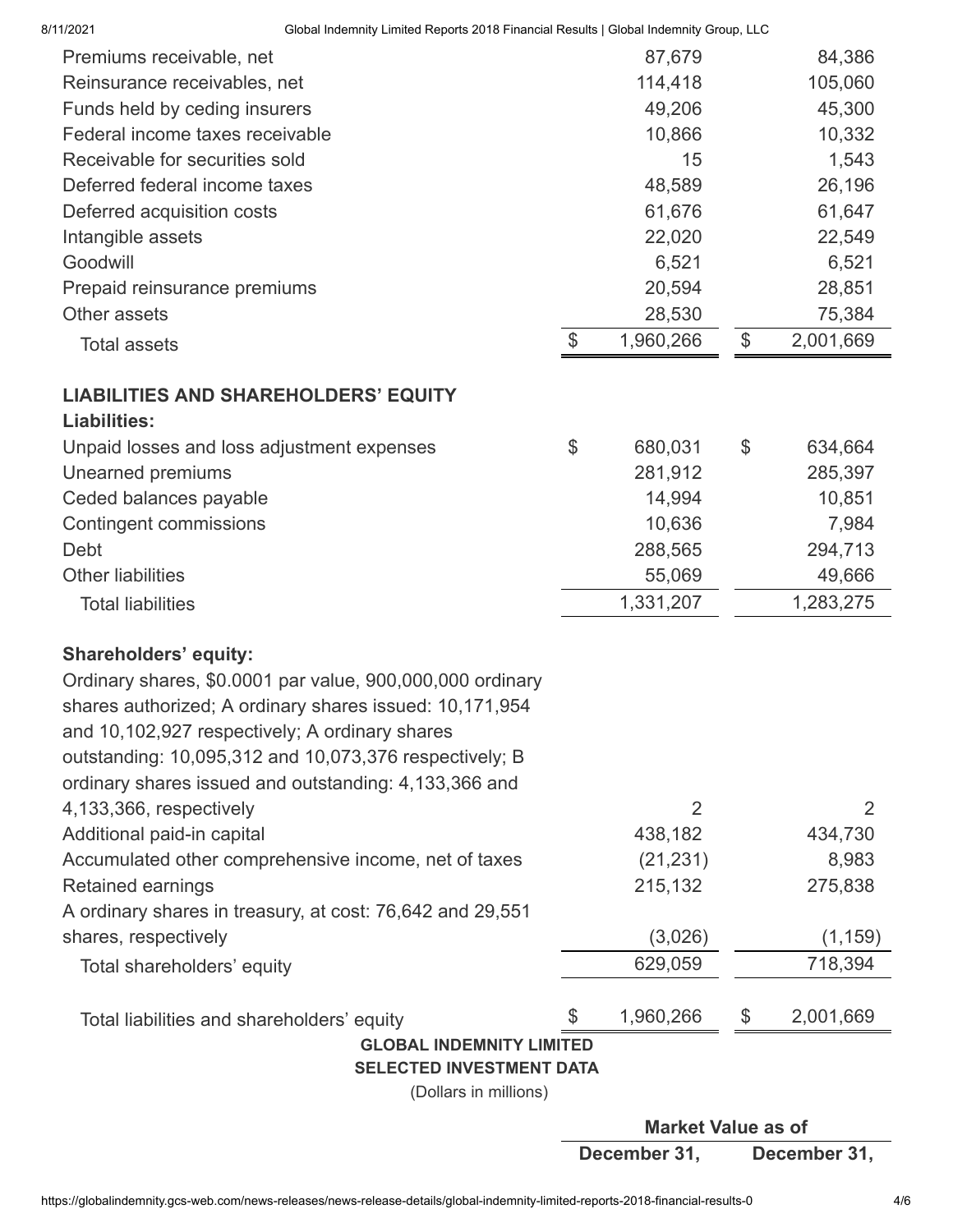#### 8/11/2021 Global Indemnity Limited Reports 2018 Financial Results | Global Indemnity Group, LLC

|                                                      |    | 2018    | 2017 |         |  |
|------------------------------------------------------|----|---------|------|---------|--|
| <b>Fixed maturities</b>                              | \$ | 1,235.2 | \$   | 1,241.4 |  |
| Cash and cash equivalents                            |    | 99.5    |      | 74.4    |  |
| Total bonds and cash and cash equivalents            |    | 1,334.7 |      | 1,315.8 |  |
| Equities and other invested assets                   |    | 175.5   |      | 218.1   |  |
| Total cash and invested assets, gross                |    | 1,510.2 |      | 1,533.9 |  |
| Receivable (payable) for securities sold/(purchased) |    |         |      | 1.5     |  |
| Total cash and invested assets, net                  | \$ | 1,510.2 | \$   | 1,535.4 |  |

|                                                         | <b>Twelve Months</b><br><b>Ended</b><br>December 31,<br>2018(a) |
|---------------------------------------------------------|-----------------------------------------------------------------|
| Net investment income                                   | \$<br>46.3                                                      |
| Net realized investment losses                          | (16.9)                                                          |
| Net change in unrealized investment losses              | (22.9)                                                          |
| Net realized and unrealized investment returns          | (39.8)                                                          |
| <b>Total investment return</b>                          | 6.5                                                             |
| Average total cash and invested assets                  | 1,522.8                                                         |
| Total investment return %                               | $0.4\%$                                                         |
| (a) Amounts in this table are shown on a pre-tax basis. |                                                                 |

## **GLOBAL INDEMNITY LIMITED SUMMARY OF ADJUSTED OPERATING INCOME (LOSS)**

(Dollars and shares in thousands, except per share data)

|                                                                                                          | <b>For the Twelve Months</b><br><b>Ended December 31,</b> |           |      |           |  |
|----------------------------------------------------------------------------------------------------------|-----------------------------------------------------------|-----------|------|-----------|--|
|                                                                                                          |                                                           | 2018      | 2017 |           |  |
| Adjusted operating income (loss), net of tax<br>Adjustments:                                             | \$                                                        | (31, 316) | \$   | 7,173     |  |
| Net realized investment gains (losses)                                                                   |                                                           | (13, 497) |      | 800       |  |
| Expenses related to the restructuring of debt<br>Deferred Tax writedown due to enactment of the Tax Cuts |                                                           | (11, 883) |      |           |  |
| and Jobs Act of 2017                                                                                     |                                                           |           |      | (17, 524) |  |
| <b>Net loss</b>                                                                                          | \$                                                        | (56,696)  |      | (9,551)   |  |